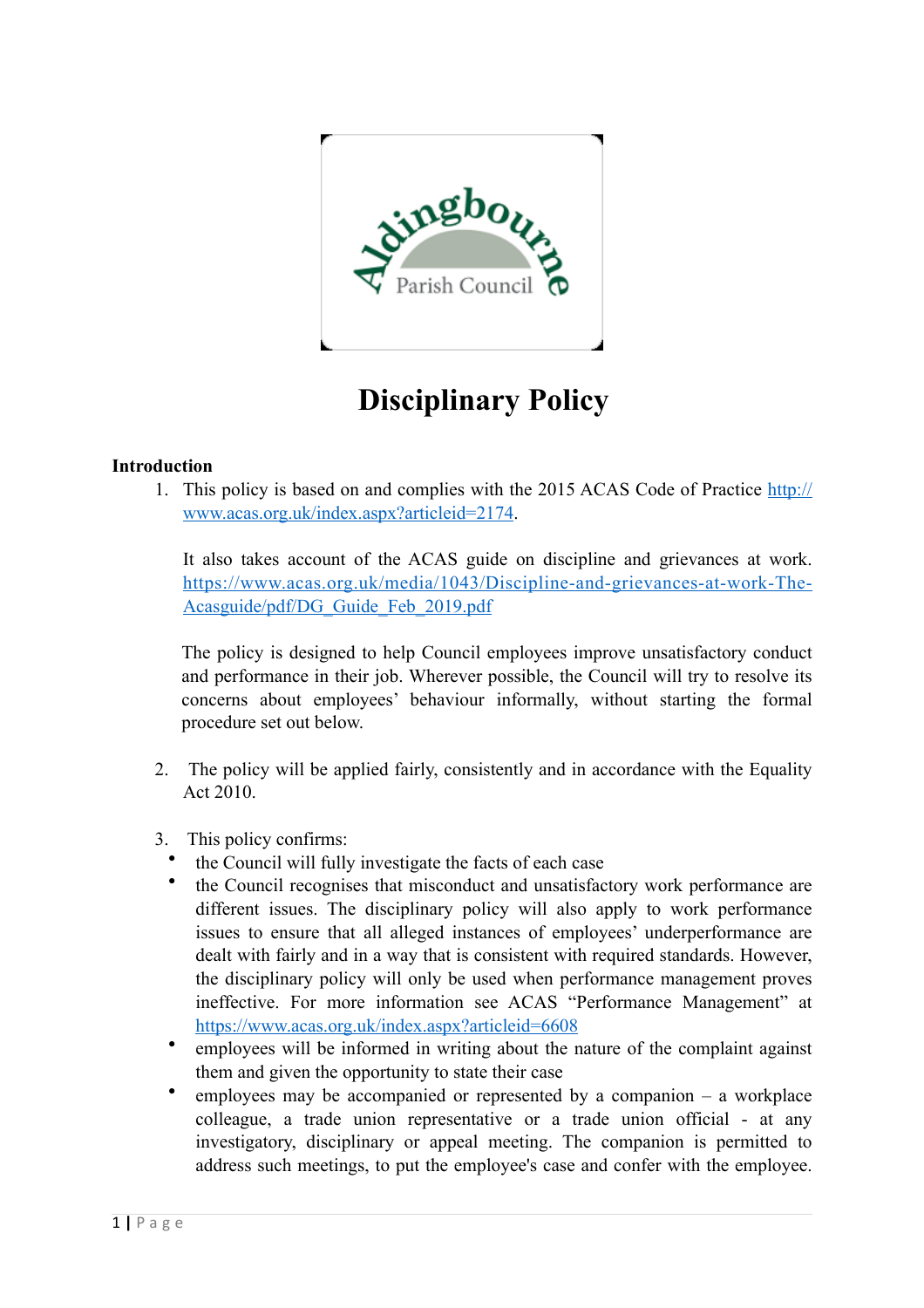The companion cannot answer questions put to the employee, address the meeting against the employee's wishes or prevent the employee from explaining his/her case

- the Council will give employees reasonable notice of any meetings in this procedure. Employee must make all reasonable efforts to attend. Failure to attend any meeting may result in it going ahead and a decision being taken. An employee who does not attend a meeting will be given the opportunity to be represented and to make written submissions
- if the employee's companion is not available for the proposed date of the meeting, the employee can request a postponement and can propose an alternative date that is within five working days of the original meeting date
- any changes to specified time limits in the Council's procedure must be agreed by the employee and the Council
- information about an employee's disciplinary matter will be restricted to those involved in the disciplinary process. A record of the reason for disciplinary action and the action taken by the Council is confidential to the employee. The employee's disciplinary records will be held by the Council in accordance with the General Data Protection Regulation (GDPR)
- recordings of the proceedings at any stage of the disciplinary procedure are prohibited, unless agreed as a reasonable adjustment that takes account of an employee's medical condition
- employees have the right to appeal against any disciplinary decision. The appeal decision is final
- if an employee who is already subject to the Council's disciplinary procedure raises a grievance, the grievance will normally be heard after the completion of the disciplinary procedure
- disciplinary action taken by the Council can include an oral warning, written warning, final written warning or dismissal
- except for gross misconduct when an employee may be dismissed without notice, the Council will not dismiss an employee on the first occasion that it decides there has been misconduct
- if an employee is suspended following allegations of misconduct, it will be on full pay and only for such time as is necessary. Suspension is not a disciplinary sanction. The Council will write to the employee to confirm any period of suspension and the reasons for it,
- the Council may consider mediation at any stage of the disciplinary procedure where appropriate (for example where there have been communication breakdowns or allegations of bullying or harassment). Mediation is a dispute resolution process that requires the Council's and the employee's consent.

# **Examples of misconduct**

- 4. Misconduct is employee behaviour that can lead to the employer taking disciplinary action. The following list contains some examples of misconduct: The list is not exhaustive.
- unauthorised absence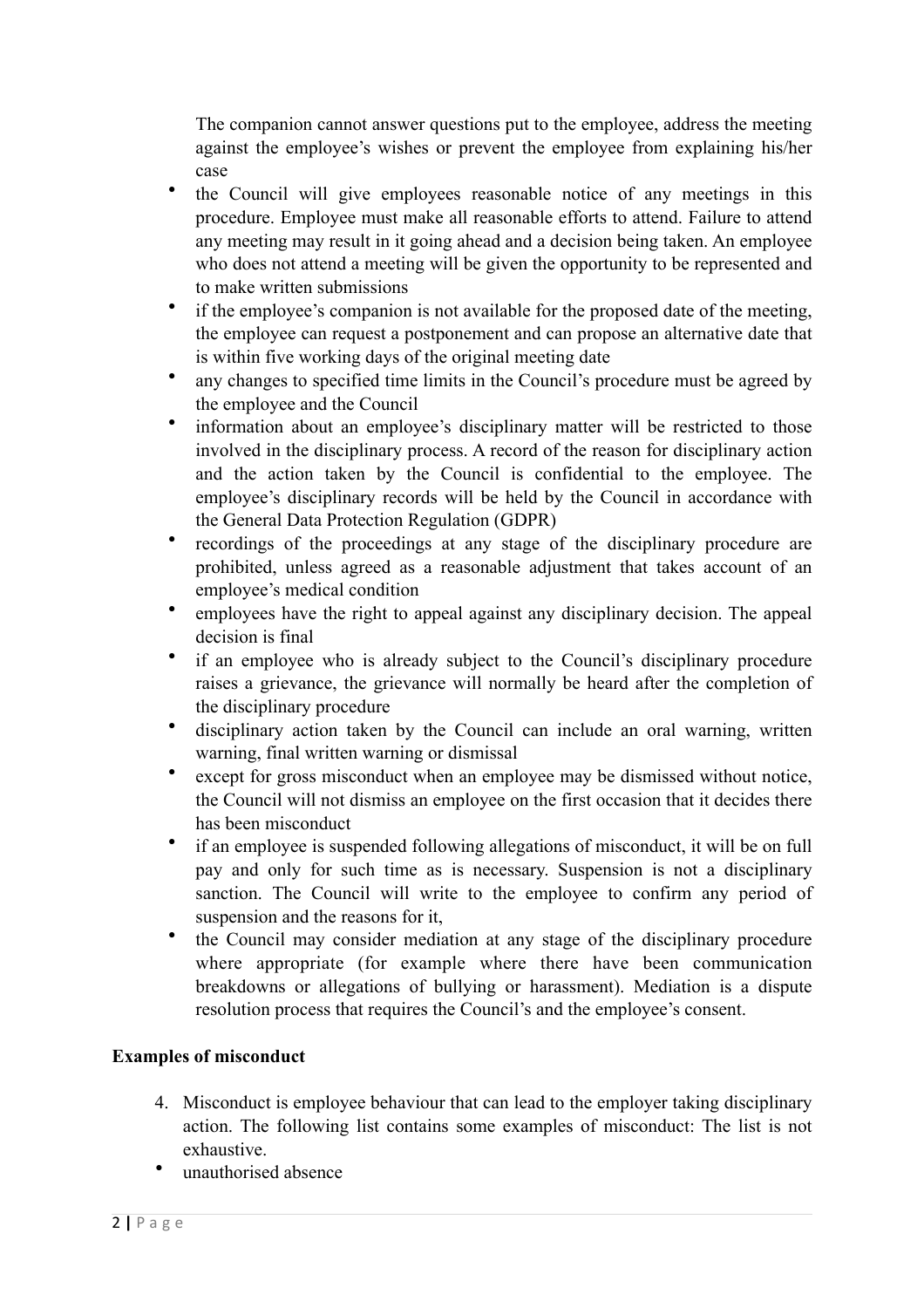- poor timekeeping
- misuse of the Council's resources and facilities including telephone, email and internet
- inappropriate behaviour
- refusal to follow reasonable instructions
- breach of health and safety rules.

#### **Examples of gross misconduct**

- 5. Gross misconduct is misconduct that is so serious that it is likely to lead to dismissal without notice. The following list contains some examples of gross misconduct: The list is not exhaustive
	- bullying, discrimination and harassment
	- incapacity at work because of alcohol or drugs
	- violent behaviour
	- fraud or theft
	- gross negligence
	- gross insubordination
	- serious breaches of health and safety rules
	- serious and deliberate damage to property •
	- use of the internet or email to access pornographic, obscene or offensive material
	- disclosure of confidential information.

#### **Examples of unsatisfactory work performance**

- 6. The following list contains some examples of unsatisfactory work performance: The list is not exhaustive.
	- inadequate application of management instructions/office procedures
	- inadequate IT skills
	- unsatisfactory management of staff
	- unsatisfactory communication skills.

#### **Disciplinary investigation**

7. The Council's Staffing committee will appoint an Investigator who will be responsible for undertaking a fact-finding exercise to collect all relevant information The Investigator will be independent and will normally be a councillor. If the staffing committee considers that there are no councillors who are independent (for example, because they all have direct involvement in the allegations about the employee), it will appoint someone from outside the Council. The Investigator will be appointed as soon as possible after the allegations have been made.

The Staffing committee will inform the Investigator of the terms of reference of the investigation. The terms of reference should deal with the following:

- what the investigation is required to examine
- whether a recommendation is required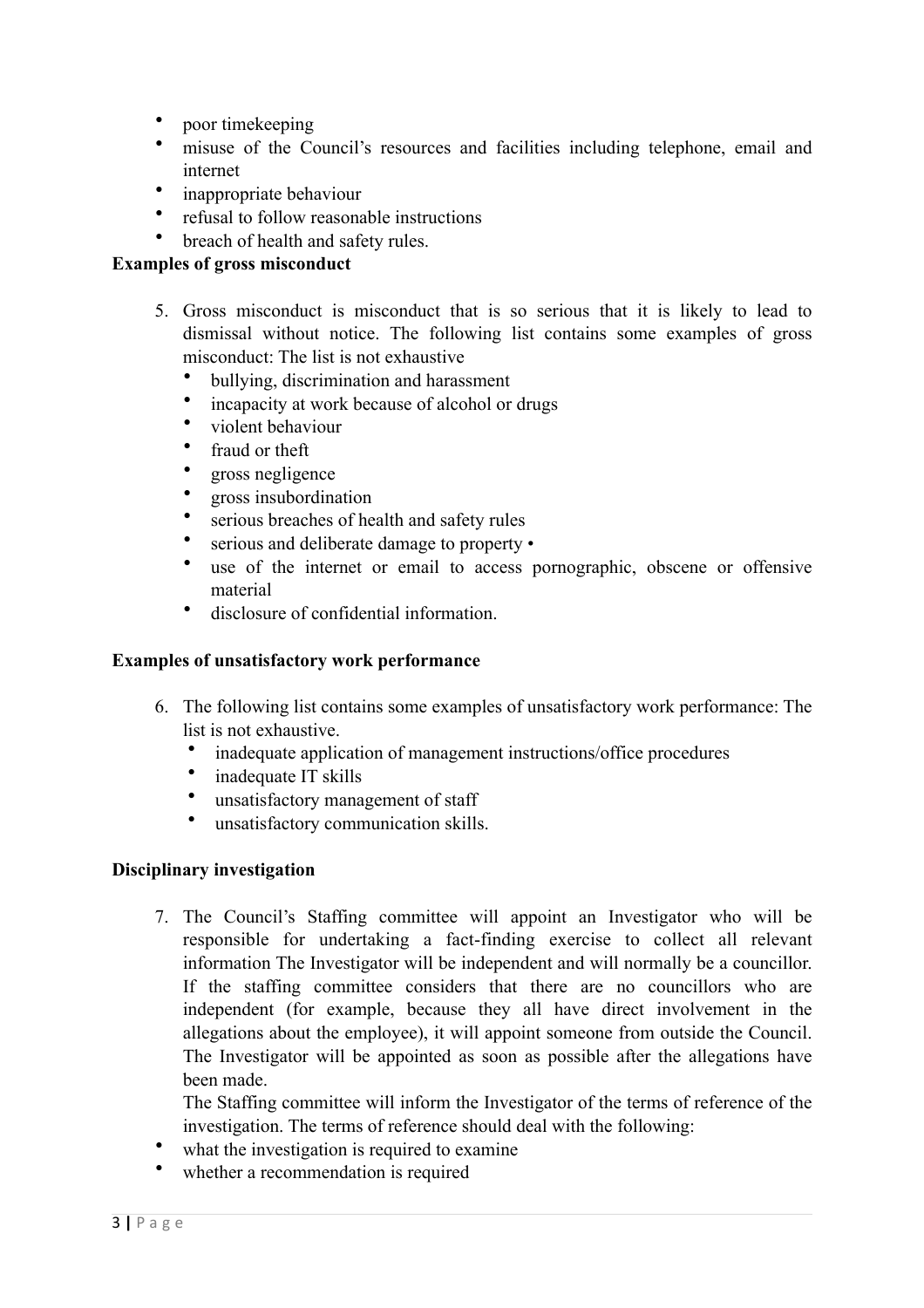how the findings should be presented.

For example, an Investigator will often be required to present the findings in the form of a written report • who the findings should be reported to and who to contact for further direction if unexpected issues arise or advice is needed.

- 8. The Investigator will be asked to submit a report within 20 working days of appointment. In cases of alleged unsatisfactory performance or of allegations of minor misconduct, the appointment of an Investigator may not be necessary and the Council may decide to commence disciplinary proceedings at the next stage (see paragraph 16).
- 9. The Staffing committee will first notify the employee in writing of the alleged misconduct and ask him/her to attend a meeting with the Investigator. The employee will be given at least five working days' notice of the meeting with the Investigator so that he/she has reasonable time to prepare for it. The letter will explain the investigatory process and that the meeting is part of that process. The employee will be provided with a copy of the Council's disciplinary procedure. The Council will also inform the employee that when he/she meets with the Investigator, he/she will have the opportunity to comment on the allegations of misconduct.
- 10. Employees may be accompanied or represented by a workplace colleague, a trade union representative or a trade union official at any investigatory meeting.
- 11. If there are other persons (e.g. employees, councillors, members of the public or the Council's contractors) who can provide relevant information, the Investigator should try to obtain it from them in advance of the meeting with the employee.
- 12. The Investigator has no authority to take disciplinary action. His/her role is to establish the facts of the case as quickly as possible and prepare a report that recommends to the staffing committee whether or not disciplinary action should be taken.
- 13. The Investigator's report will contain his/her recommendations and the findings on which they were based. He/she will recommend either:
	- the employee has no case to answer and there should no further action under the Council's disciplinary procedure
	- the matter is not serious enough to justify further use of the disciplinary procedure and can be dealt with informally or
	- the employee has a case to answer and there should be action under the Council's disciplinary procedure.
- 14. The Investigator will submit the report to the Staffing committee which will decide whether further action will be taken.
- 15. If the Council decides that it will not take disciplinary action, it may consider whether mediation would be appropriate in the circumstances. The disciplinary meeting
- 16. If the Employment & Cemeteries committee decides that there is a case to answer, it will appoint a staffing sub-committee of three councillors. The staffing subcommittee will 5 appoint a Chairman from one of its members. The Investigator shall not sit on the subcommittee. No councillor with direct involvement in the matter shall be appointed to the sub-committee. The employee will be invited, in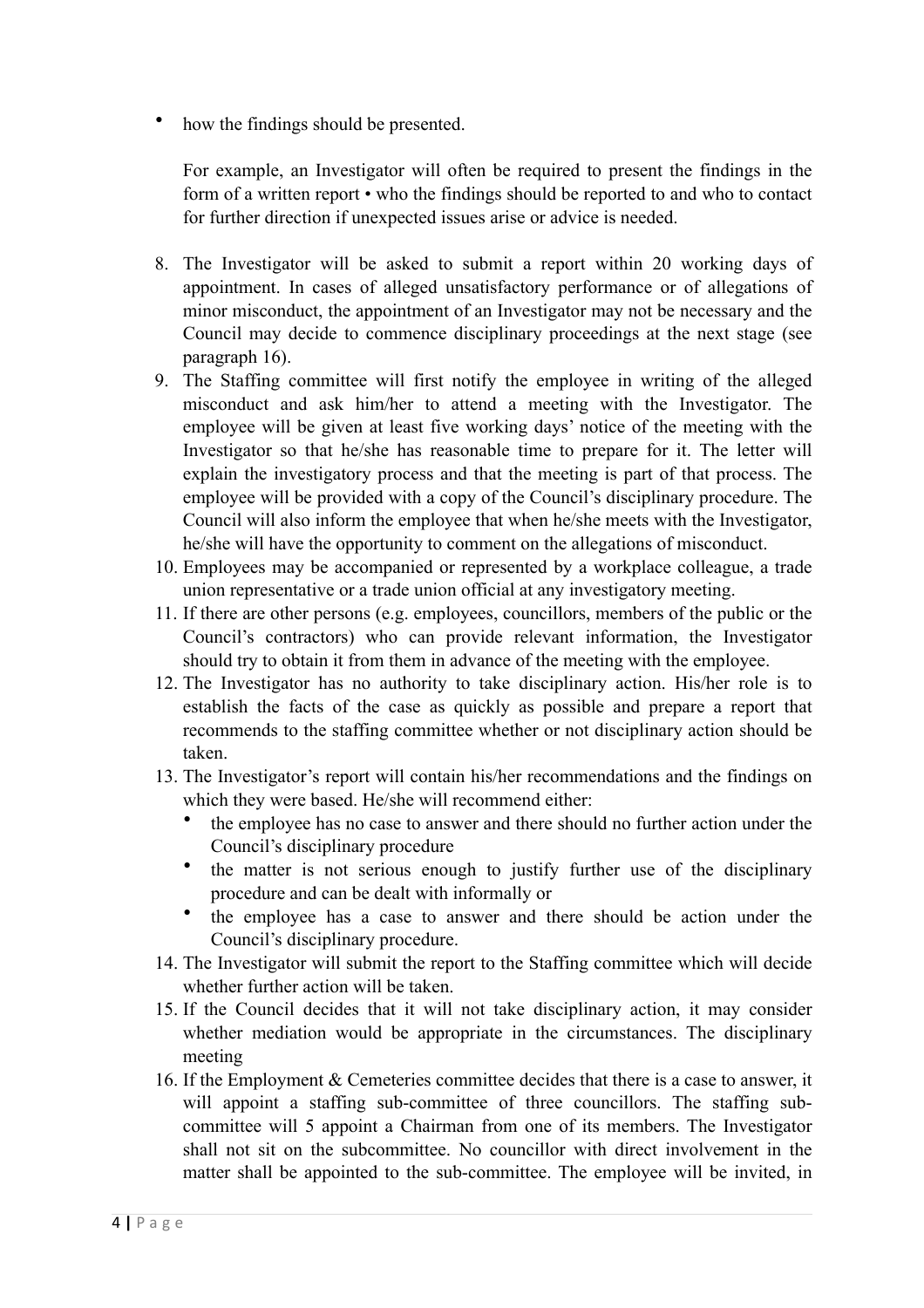writing, to attend a disciplinary meeting. The sub–committee's letter will confirm the following:

- the names of its Chairman and other two members
- details of the alleged misconduct, its possible consequences and the employee's statutory right to be accompanied at the meeting
- a copy of the investigation report, all the supporting evidence and a copy of the Council's disciplinary procedure
- the time and place for the meeting. The employee will be given reasonable notice of the hearing (at least 15 working days) so that he /she has sufficient time to prepare for it
- that witnesses may attend on the employee's and the Council's behalf and that both parties should inform each other of their witnesses' names at least five working days before the meeting
- that the employee and the Council will provide each other with all supporting evidence at least five working days before the meeting. If witnesses are not attending the meeting, witness statements must be submitted to the other side at least five working days before the hearing
- that the employee may be accompanied by a companion a workplace colleague, a trade union representative or a trade union official the disciplinary meeting will be conducted as follows:
- the Chairman will introduce the members of the sub-committee to the employee
- the Investigator will present the findings of the investigation report
- the Chairman will set out the Council's case and present supporting evidence (including any witnesses and/or witness statements)
- the employee (or the companion) will set out his/her case and present evidence (including any witnesses and/or witness statements)
- any member of the sub-committee and the employee (or the companion) may question the Investigator and any witness
- the employee (or companion) will have the opportunity to sum up
- the Chairman will provide the employee with the sub-committee's decision with reasons, in writing, within five working days of the meeting. The Chairman will also notify the employee of the right to appeal the decision
- the disciplinary meeting may be adjourned to allow matters that were raised during the meeting to be investigated by the sub-committee.

#### **Disciplinary action**

17. If the sub-committee decides that there should be disciplinary action, it may be any of the following:

# **Oral warning**

An oral warning is issued for most first instances of minor misconduct. The Council will notify the employee:

> • of the reason for the warning, the improvement required (if appropriate) and the time period for improvement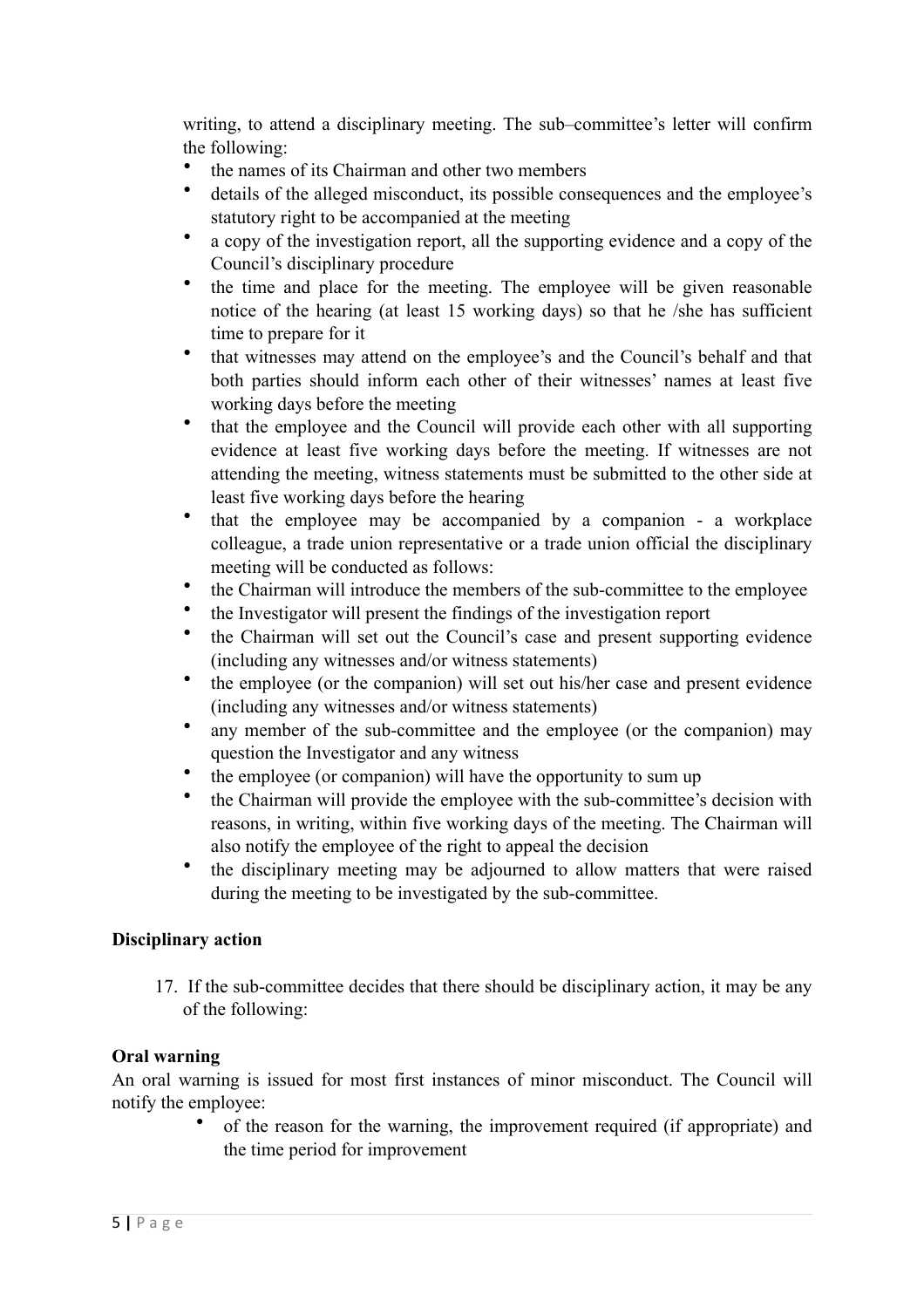- that further misconduct/failure to improve will result in more serious disciplinary action
- of the right to appeal
- that a note confirming the oral warning will be placed on the employee's personnel file, that a copy will be provided to the employee and that the warning will remain in force for six months.

## **Written warning**

If there is a repetition of earlier misconduct which resulted in an oral warning, or for different and more serious misconduct, the employee will normally be given a written warning. A written warning will set out:

- the reason for the written warning, the improvement required (if appropriate) and the time period for improvement
- that further misconduct/failure to improve will result in more serious disciplinary action • the employee's right of appeal
- that a note confirming the written warning will be placed on the employee's personnel file, that a copy will be provided to the employee and that the warning will remain in force for 12 months.

# **Final written warning**

If there is further misconduct during the period of a written warning or if the misconduct is sufficiently serious, the employee will be given a final written warning. A final written warning will set out:

- the reason for the final written warning, the improvement required (if appropriate) and the time period for improvement
- that further misconduct/failure to improve will result in more serious disciplinary action up to and including dismissal
- the employee's right of appeal
- that a note confirming the final written warning will be placed on the employee's personnel file, that a copy will be provided to the employee and that the warning will remain in force for 18 months.

# Dismissal

The Council may dismiss:

- for gross misconduct
- if there is no improvement within the specified time period, in the conduct which has been the subject of a final written warning
- if another instance of misconduct has occurred and a final written warning has already been issued and remains in force.
- 18. The Council will consider very carefully a decision to dismiss. If an employee is dismissed, he/she will receive a written statement of the reasons for his/her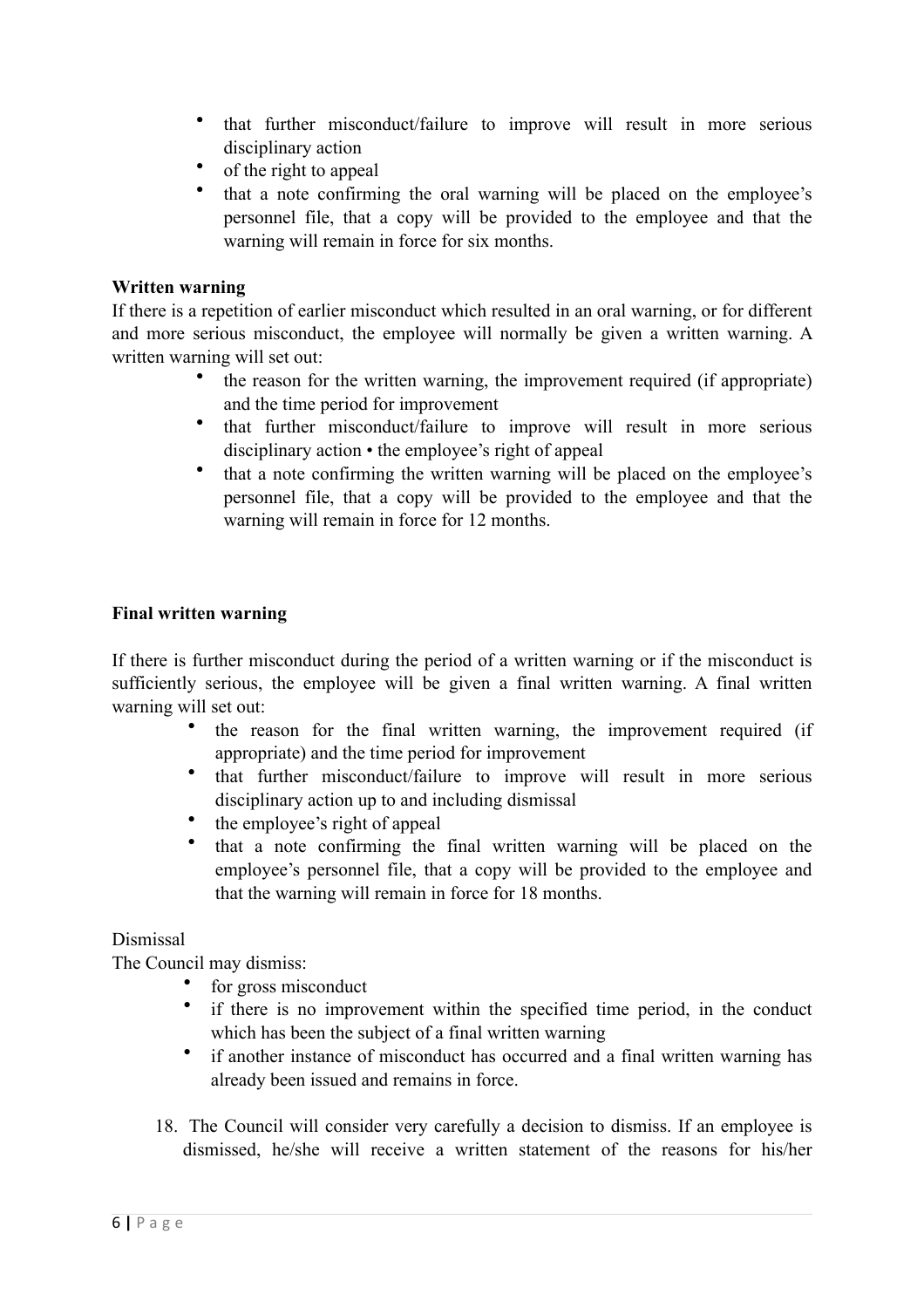dismissal, the date on which the employment will end and details of his/her right of appeal.

19. If the sub-committee decides to take no disciplinary action, no record of the matter will be retained on the employee's personnel file. Action imposed as a result of the disciplinary meeting will remain in force unless and until it is modified as a result of an appeal

## **The appeal**

- 20. An employee who is the subject of disciplinary action will be notified of the right of appeal. His/her written notice of appeal must be received by the Council within five working days of the employee receiving written notice of the disciplinary action and must specify the grounds for appeal.
- 21. The grounds for appeal include;
	- a failure by the Council to follow its disciplinary policy
	- the sub-committee's decision was not supported by the evidence
	- the disciplinary action was too severe in the circumstances of the case
	- new evidence has come to light since the disciplinary meeting.
- 22. The Appeal will be heard by a panel of three members of the Staffing committee who have not previously been involved in the case. This includes the Investigator. There may be insufficient members of the Staffing committee who have not previously been involved. If so, the appeal panel will be a committee of three members of the Council who may include members of the Staffing committee. The appeal panel will appoint a Chairman from one of its members.
- 23. The employee will be notified, in writing, within 10 working days of receipt of the notice of appeal of the time, date and place of the appeal meeting. The employee will be advised that he/she may be accompanied by a companion - a workplace colleague, a trade union representative or a trade union official.
- 24. At the appeal meeting, the Chairman will:
	- introduce the panel members to the employee
	- explain the purpose of the meeting, which is to hear the employee's reasons for appealing against the decision of the staffing sub-committee
	- explain the action that the appeal panel may take.
- 25. The employee (or companion) will be asked to explain the grounds for appeal.
- 26. The Chairman will inform the employee that he/she will receive the decision and the panel's reasons, in writing, within five working days of the appeal hearing.
- 27. The appeal panel may decide to uphold the decision of the Staffing committee, substitute a less serious sanction or decide that no disciplinary action is necessary. If it decides to take no disciplinary action, no record of the matter will be retained on the employee's personnel file.
- 28. If an appeal against dismissal is upheld, the employee will be paid in full for the period from the date of dismissal and continuity of service will be preserved.
- 29. The appeal panel's decision is final.